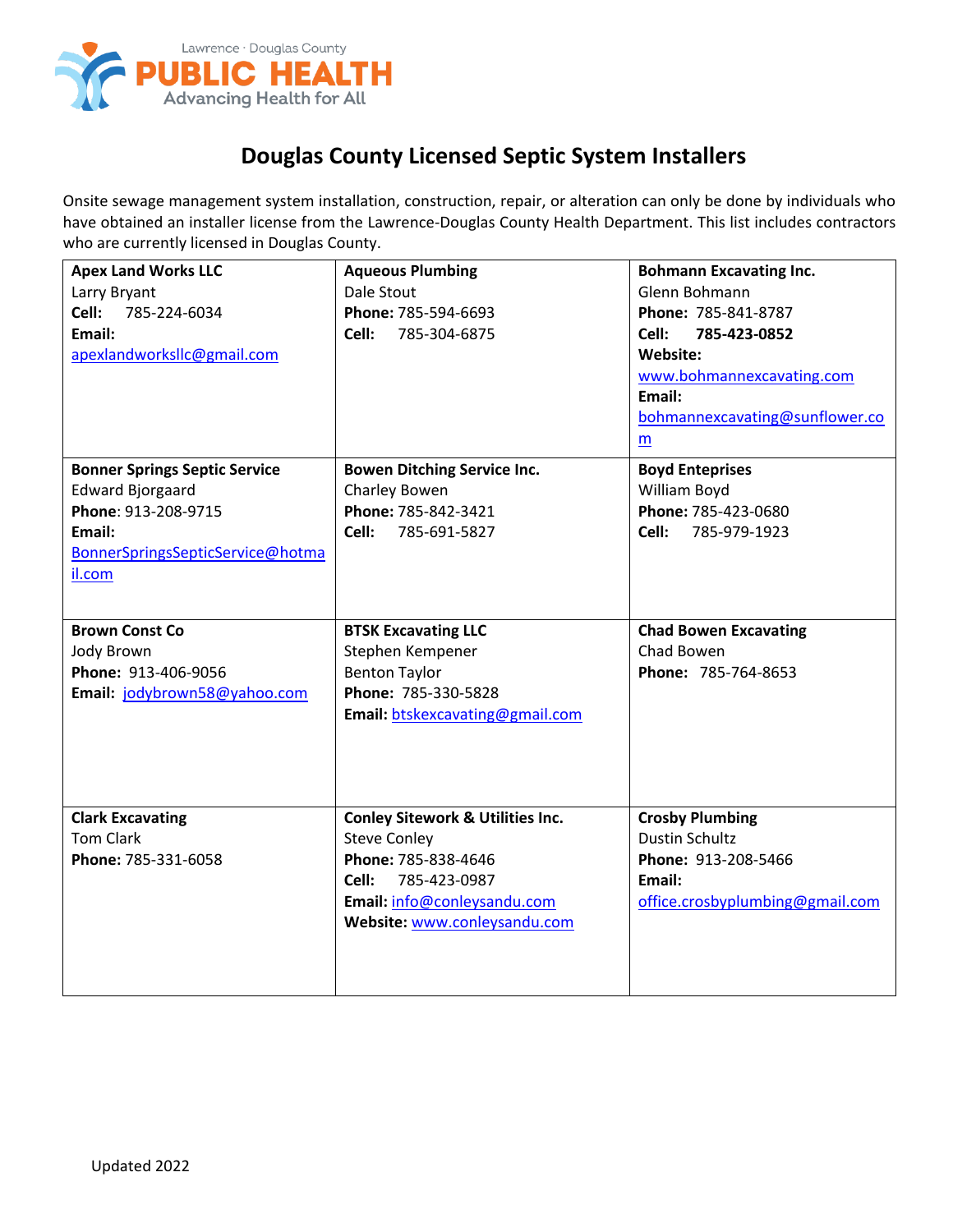

| <b>Daniels Excavating</b><br><b>Brant Daniels</b><br>Phone: 913-775-0546<br>Email: danielsexc@yahoo.com<br><b>Frisbie Excavating LLC</b> | <b>Farmer Excavating Inc.</b><br><b>Eric Farmer</b><br>Phone: 785-224-1791<br>785-224-1039<br>Email: eric@farmerexc.com<br><b>G&amp;G Excavation &amp; Plumbing LLC</b> | <b>Floyd's Drain Cleaning</b><br><b>Thomas Parish</b><br>Phone: 785-841-1455<br><b>Gary Clark Backhoe &amp; Trenching</b>                          |
|------------------------------------------------------------------------------------------------------------------------------------------|-------------------------------------------------------------------------------------------------------------------------------------------------------------------------|----------------------------------------------------------------------------------------------------------------------------------------------------|
| Derek Frisbie<br>Phone: 785-231-7885<br>Email:<br>derek.frisbie@frisbieexcavating.com                                                    | Ralph E. Guffey<br>Phone: 785-633-5498<br>Email: janegoodyear@hotmail.com                                                                                               | <b>Gary Clark</b><br>Phone: 785-979-2402                                                                                                           |
| <b>Hadley Excavating LLC</b><br><b>Tony Hadley</b><br>Phone: 785-766-2889                                                                | <b>Honey Bee Septic Service</b><br>Scott Helm<br>Phone: 785-841-0399<br>Website:<br>www.honeybeeseptic.net<br>Email:<br>Honeybeesepticservice@gmail.com                 | <b>Hurd Excavating</b><br><b>Todd Hurd</b><br>Phone: 785-633-6578<br>Email: peghurd@yahoo.com                                                      |
| Jefco Inc.<br>Jeff Elder<br>Phone: 785-423-0708<br>Email: jefco@live.com                                                                 | <b>Johnson Grading Company, LLC</b><br>Jadan Johnson<br>Phone: 785-766-0400<br>Email: johnsongradingco@gmail.com                                                        | <b>K&amp;M Construction General</b><br><b>Contractor, LLC</b><br>Mark Lambeth<br>Phone: 913-208-5466<br>Email:<br>mark.kandmconstruction@gmail.com |
| <b>L&amp;J Backhoe Service</b><br>Leland Green<br>Phone: 785-883-4132<br>Cell: 785-229-5602<br>Email:<br>landj backhoe service@yahoo.com | <b>Lang Dirt Services</b><br><b>Brian Lang</b><br>Phone: 785-840-4248                                                                                                   | <b>Macks Backhoe Service</b><br><b>Mack Grant</b><br>Phone: 785-423-7225<br>Email: mbs2021@hotmail.com                                             |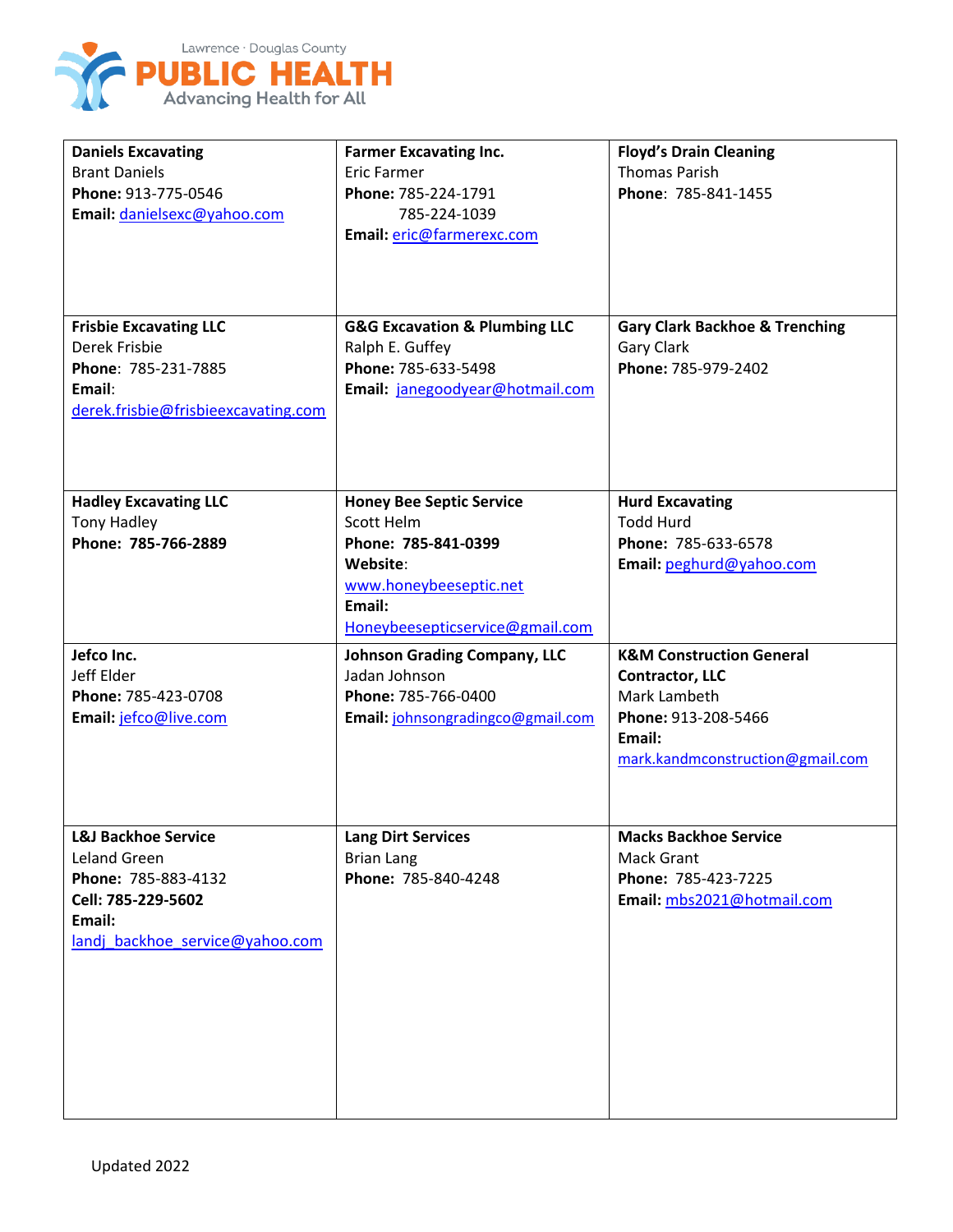

| <b>Markley Ditching LLC</b><br>Allen Markley<br>Phone: 785-842-5524<br>Cell Phone: 785-423-3111<br>Email: amarkley54@gmail.com                 | <b>Millers Excavating Inc.</b><br>Mike Miller<br>Phone: 785-691-7463<br>Email: mikemiller5266@yahoo.com                                         | <b>Morris Excavation &amp; Concrete</b><br><b>Jeff Morris</b><br>Phone: 785-550-8351<br>Email: jdigtl150@sbcglobal.net            |
|------------------------------------------------------------------------------------------------------------------------------------------------|-------------------------------------------------------------------------------------------------------------------------------------------------|-----------------------------------------------------------------------------------------------------------------------------------|
| <b>MV Excavating</b><br>Joe Markley<br>Phone: 785-760-1990<br>Email: joemarkleyks7@gmail.com                                                   | O'Neill Excavating, Inc.<br>Eric O'Neill<br>Phone: 913-683-9619<br>Email:<br>winchesterrepairs@yahoo.com<br>Website:<br>www.facebook.com/wrcinc | <b>Phillips Construction</b><br><b>Bennie Phillips</b><br>Phone: 913-927-8570<br>Email: benniephillips5@gmail.com                 |
| <b>Price Excavating LLC</b><br>Zack Price<br>Phone: 785-615-1924<br>Email:<br>priceexcavating726@gmail.com<br>Website: www.priceexcavating.com | <b>RD Johnson</b><br>Ryan Arnold<br>Phone: 785-842-9100<br>Website: www.rdje.com                                                                | <b>Rockhold Grading, LLC</b><br>Michael E. Rockhold Sr.<br>Phone: 785-979-6000                                                    |
| <b>Safe Burn Land Services LLC</b><br>Mike Hirschmann<br>Phone: 785-979-2954<br>Email:<br>michael.hirschmann@jocofd1.org                       | <b>Sam Male Plumbing</b><br><b>Dusty Male</b><br>Phone: 816-868-8950<br>Email: dusty.male@yahoo.com<br>smaleplumbing@gmail.com                  | <b>Schmidt Contracting Inc.</b><br>John P. Schmidt<br>Phone: 785-979-9990<br>Email:<br>elpresidente@schmidtcontractinginc.c<br>om |
| <b>Scott's Backhoe Service</b><br>Jason Scott<br>Phone: 785-766-9886                                                                           | <b>Skinner Excavating LLC</b><br><b>Brett Skinner</b><br>Phone: 785-760-2052<br>Email:<br>skinnerexcavatingllc@gmail.com                        | <b>Sundowner Backhoe LLC</b><br>Pat Walters<br>Phone: 785-766-6572<br>Email:<br>sundownr@mchsi.com                                |